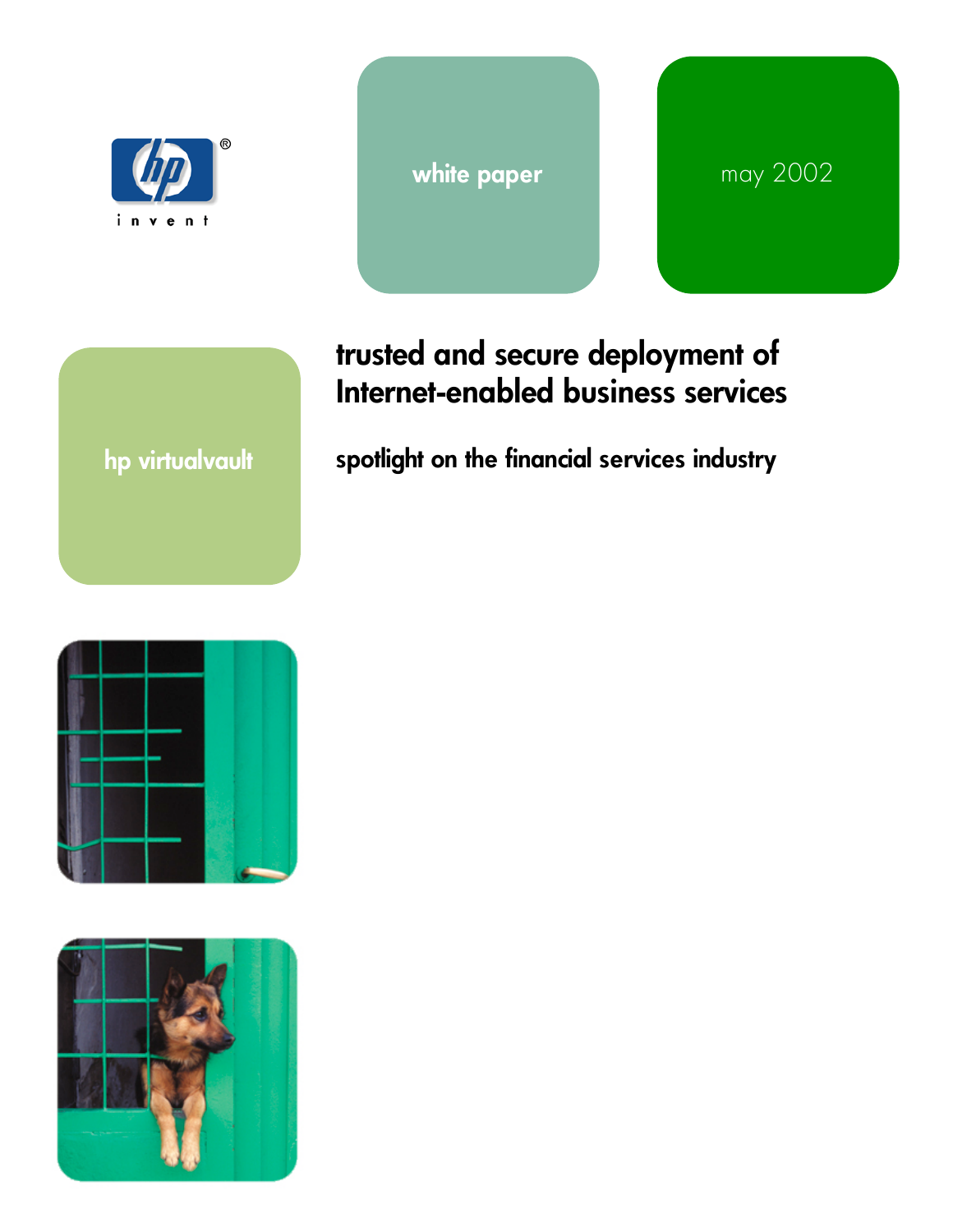| table of contents |                                                              |  |
|-------------------|--------------------------------------------------------------|--|
|                   |                                                              |  |
|                   | building a bridge to next-generation computing  4            |  |
|                   | key benefits of an Internet-enabled infrastructure  5        |  |
|                   |                                                              |  |
|                   |                                                              |  |
|                   |                                                              |  |
|                   |                                                              |  |
|                   | recent industry-changing events and trends  8                |  |
|                   |                                                              |  |
|                   | security issues raise the competitive stakes  9              |  |
|                   |                                                              |  |
|                   | delivering solid protection under specific circumstances  11 |  |
|                   |                                                              |  |
|                   |                                                              |  |
|                   |                                                              |  |
|                   |                                                              |  |
|                   |                                                              |  |
|                   |                                                              |  |
|                   |                                                              |  |
|                   |                                                              |  |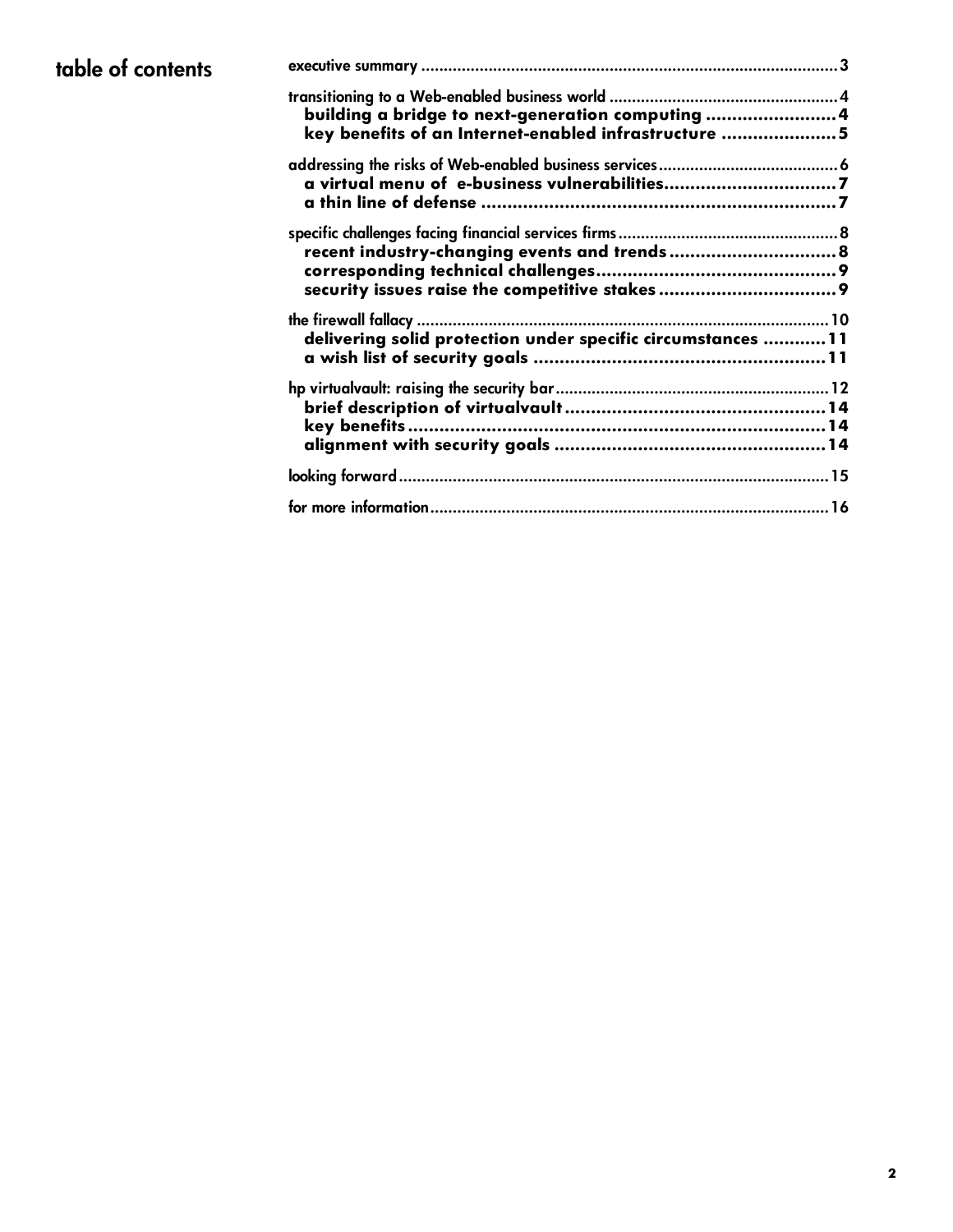## executive summary

**Businesses are rapidly shifting to service-centric computing models that allow them to offer Web-enabled applications to customers, suppliers, and partners over the Internet. By leveraging the ubiquitous, platformindependent, and "always-on" qualities of the Internet, companies today can respond quickly to shifting market dynamics and create new business services based on internal stores of proprietary information, transaction data, and other high-value digital resources. Recent examples of successful commercial Web-enabled business services include home banking, online travel transactions, and just-in-time inventory replenishment, to name just a few.**

**Financial services firms in particular have long been on the leading edge of deploying Web-enabled services for both consumer and business-tobusiness (B2B) customers. Making a strategic commitment to Web-based services enables banks, brokerage houses, insurance companies, and other financial firms to seize new revenue opportunities while simultaneously reducing operational costs.**

**But "opening up" internal data and program resources to external users via the Internet raises significant security issues. For example, customer account transactions, PIN codes, credit card numbers, and other financial information are high-value corporate assets in their own right and, as such, are uniquely vulnerable to theft, corruption, or loss. Although the strategic benefits of deploying Web-enabled business services are real, so are the accompanying risks. Given the patchwork nature of IT infrastructures currently in place, even those businesses that already deploy standard security mechanisms such as firewalls, Secure Sockets Layer (SSL) encryption, and digital certificates are vulnerable to attacks.**

**This white paper focuses on the security challenges that inevitably arise when businesses try to reap the financial and operational advantages of Web-enabled e-business services. Increasingly, such firms seek holistic and multi-pronged security strategies that deploy functionally overlapping deterrents and thus "raise the bar" on overall protection across all vulnerable operations. Although focused primarily on the financial services industry, the information in this paper is applicable to other business sectors as well.**

**The paper includes a concise introduction to HP Virtualvault, the leading application security product in the financial services industry today. By incorporating a commercial version of a military-grade operating system—and coordinating multiple security strategies within a single, standards-based integrated product—Virtualvault has also garnered a significant and growing share of the global security applications market. Widely viewed as the most secure run-time e-business platform available today, Virtualvault continues to expand its installed base of blue-chip enterprise, government, and technology vendor customers.**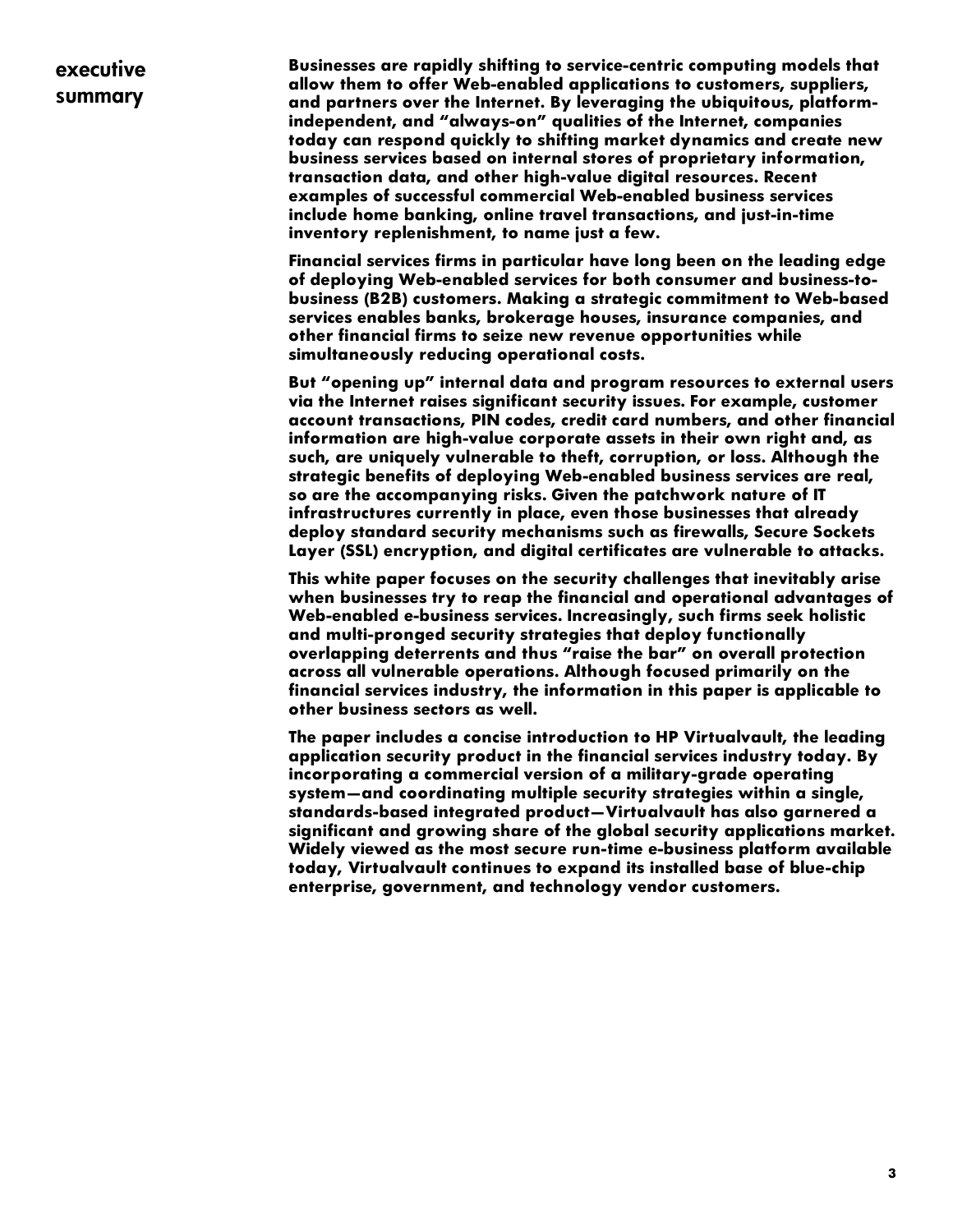## transitioning to a Web-enabled business world

### building a bridge to next-generation computing

**Most members of the business community initially perceived the Internet as an arcane academic research tool completely lacking in commercial value. Today, of course, the Internet serves not only as a cost-effective way to disseminate business information—its first commercial use—but also as an extraordinarily rich environment for designing, building, and implementing a widening array of innovative business services.**

**Many businesses are currently in the process of transitioning their legacy application infrastructures into platforms that support emerging Internet-based e-commerce services. However, significant existing investments in host/ and client/server technologies mean most enterprises cannot afford to immediately switch to this new computing model, even when the benefits are compelling. Along with cost considerations, security concerns are also slowing businesses' transition to IT infrastructures that are fully Web enabled.**

**A direct result of the large installed base of traditional system infrastructure components is that many businesses today deploy a diverse range of applications in various stages of Internet readiness. Businesses typically upgrade and strengthen their security efforts incrementally to support their increased deployment of Web-based services.**

**The following are three basic categories of Internet-enabled applications as defined by degree of openness to external requests for data or services:**

- outbound access to the Internet—**Early commercial adopters of the Internet began building limited connections between internal applications and external (Internet) resources in the late 1980s and early 1990s. Although these early efforts typically gave employees some degree of outbound access to the Internet, inbound traffic—including access to internal data and applications by external Internet users—was usually blocked. Efforts to make this sort of application secure consisted largely of constructing elementary firewalls that acted as one-way mirrors onto the Internet. A significant number of businesses today still maintain applications in this category.**
- limited two-way connectivity with the Internet—**The emergence of the World Wide Web and the debut of graphical interfaces, or browsers, spurred businesses to take advantage of the Internet to deliver business information to external users—usually static content in the form of Web pages. Because granting even the most limited requests for internal data from Internet-based (external) users raised significant security risks, businesses began placing content on Web servers that were separated from internal systems by one or more firewalls. This practice kept internal information safe by giving external users access only to limited amounts of data stored outside the firewall(s).**
- dynamic interactions between external Internet users and internal data and applications—**The most sophisticated e-business initiatives today use Web servers as front ends for delivering dynamic data and services to external Internet users. Although opening up internal data and applications to the Internet in this way increases vulnerability to hacker attacks and other security breaches, most businesses still depend primarily on firewalls to prevent unauthorized access to their internal networks.**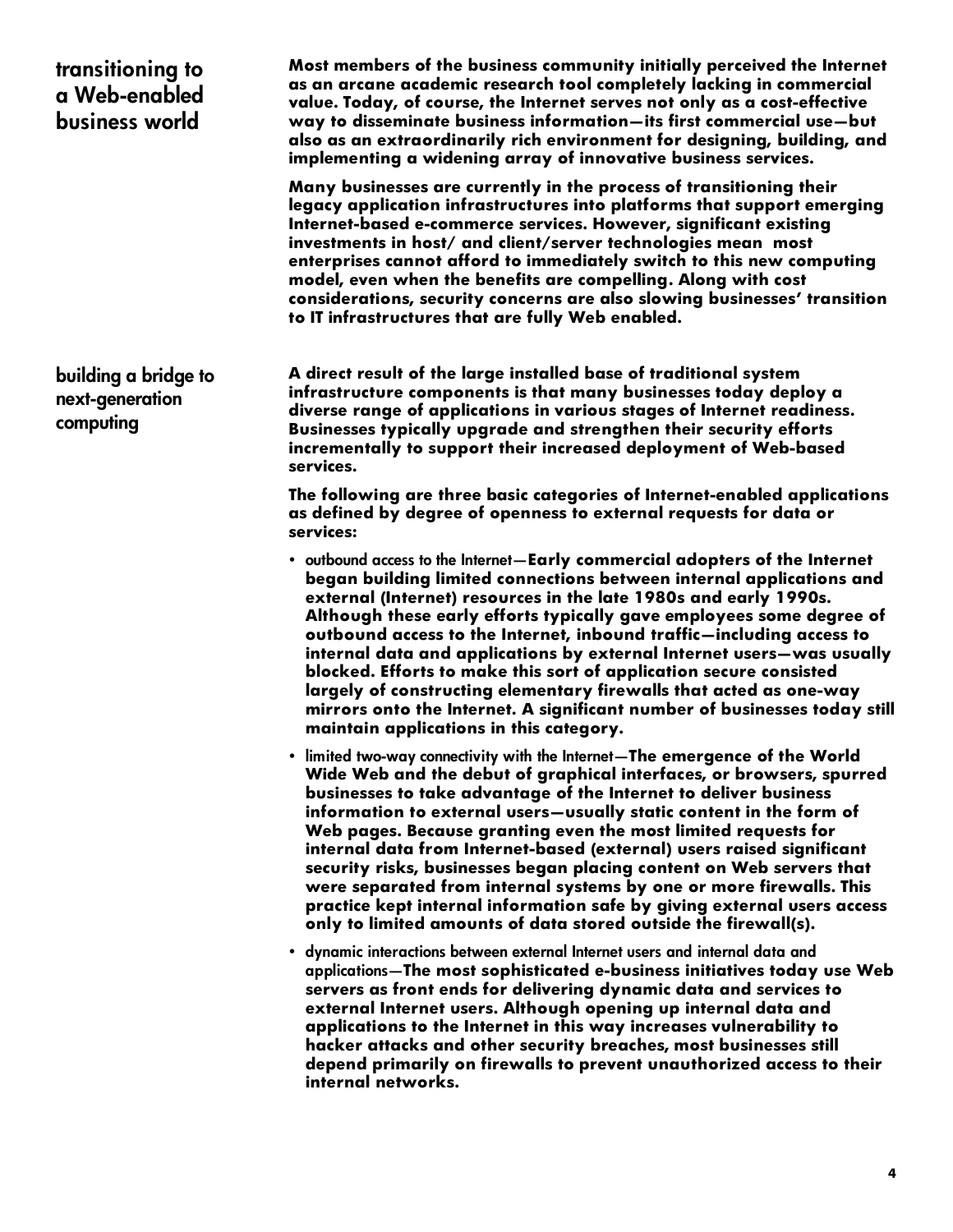### key benefits of an Internet-enabled infrastructure

**Despite the increased risks associated with implementation of Webenabled services, many businesses—particularly in the financial sector are aggressively moving toward offering such services because of the significant competitive advantages involved.**

**Among other benefits, Web-enabled e-services allow businesses of all sizes and types to accomplish the following:**

- **expand business opportunities by enabling enterprises to offer new types of products and services**
- **reduce time-to-market and development costs of such products and services**
- **deliver personalized versions of products and services to individual customers**
- **identify the most profitable customers and create one-to-one marketing programs targeting their needs**
- **reduce operating costs and increase return on investment (ROI)**
- **establish electronic partnerships with other businesses that transparently deliver additional value to customers**
- **offer multiple integrated channels for customer transactions and communication so customers can interact with a business via telephone, e-mail, Web site, brick-and-mortar store, or any combination of the above**

**In the financial services industry, the ability to offer services such as online mortgage closings (utilizing electronic signatures) and real-time global access to investment portfolios can be a key differentiator for businesses experiencing erosion of customer loyalty because of deregulation and consolidation. As a result, increasingly complex transaction-oriented services that employ Java™, Common Gateway Interface (CGI), dynamic HTML, and Common Object Request Broker Architecture (CORBA) to enable Web access to active content are rapidly replacing legacy host/ and client/server architectures throughout the global financial services arena.**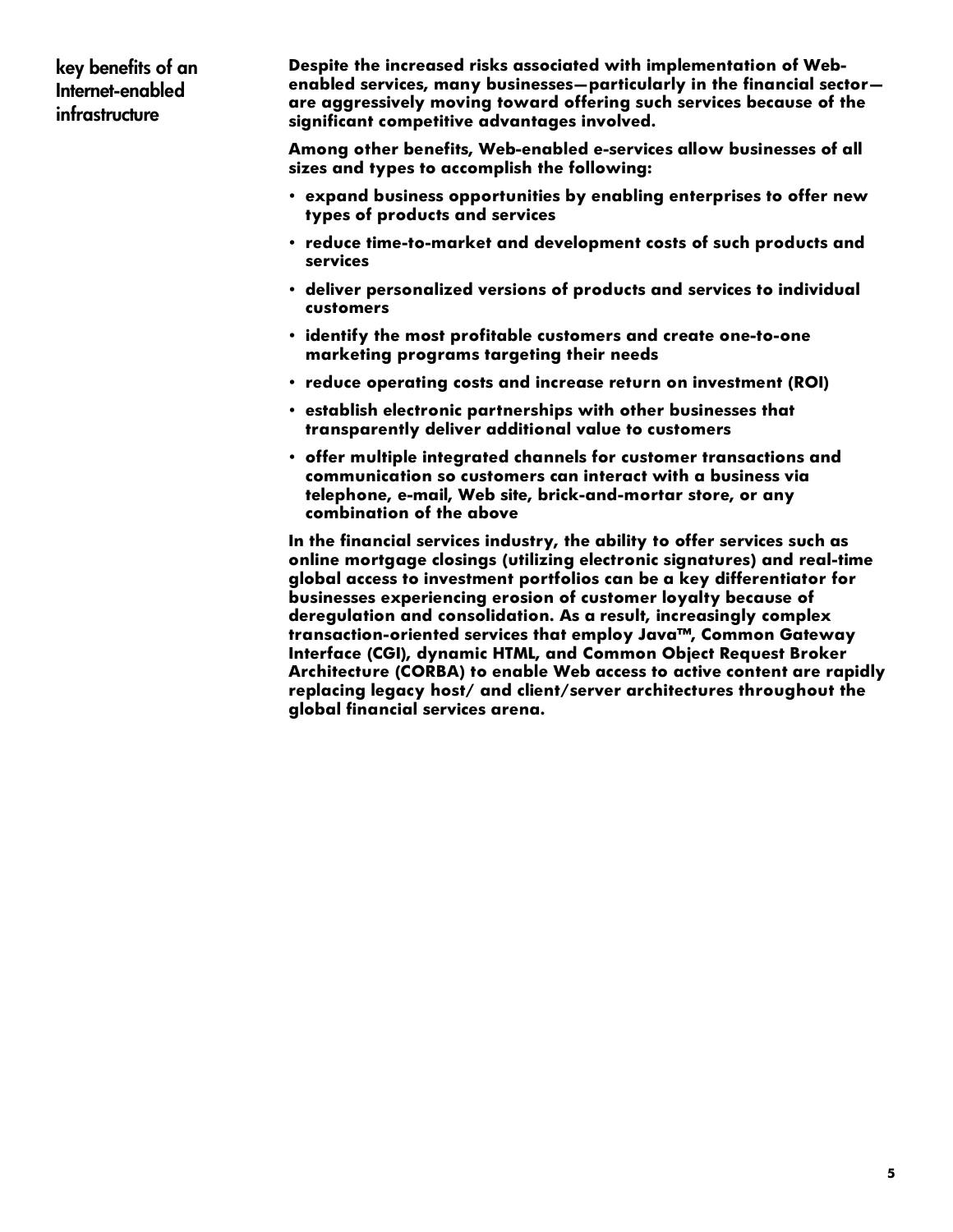## addressing the risks of Web-enabled **business** services

**In their most recent Computer Crime and Security Survey, the Computer Security Institute (CSI) and the FBI's newly established Computer Intrusion Squad published the following figures: 1**

- **85 percent of respondents in the 2001 survey detected computer security breaches within the previous 12 months**
- **64 percent acknowledged financial losses as a result of those breaches**
- **90 percent of those attacked reported vandalism**
- **78 percent of those attacked reported denial of service**
- **13 percent reported theft of transaction information**
- **8 percent reported financial fraud**

**CSI attributes 55 percent of security breaches to human error and 20 percent to physical security problems such as natural disasters and power outages. Remaining causes include insider attacks with the intent of profiting (10%), disgruntled employees seeking revenge (9%), viruses (4%), and "outsider" attacks (1%).**

 **<sup>1</sup> Computer Security Institute, <sup>2001</sup> Computer Crime and Security Survey,** www.gocsi.com/prelea/000321.html**.**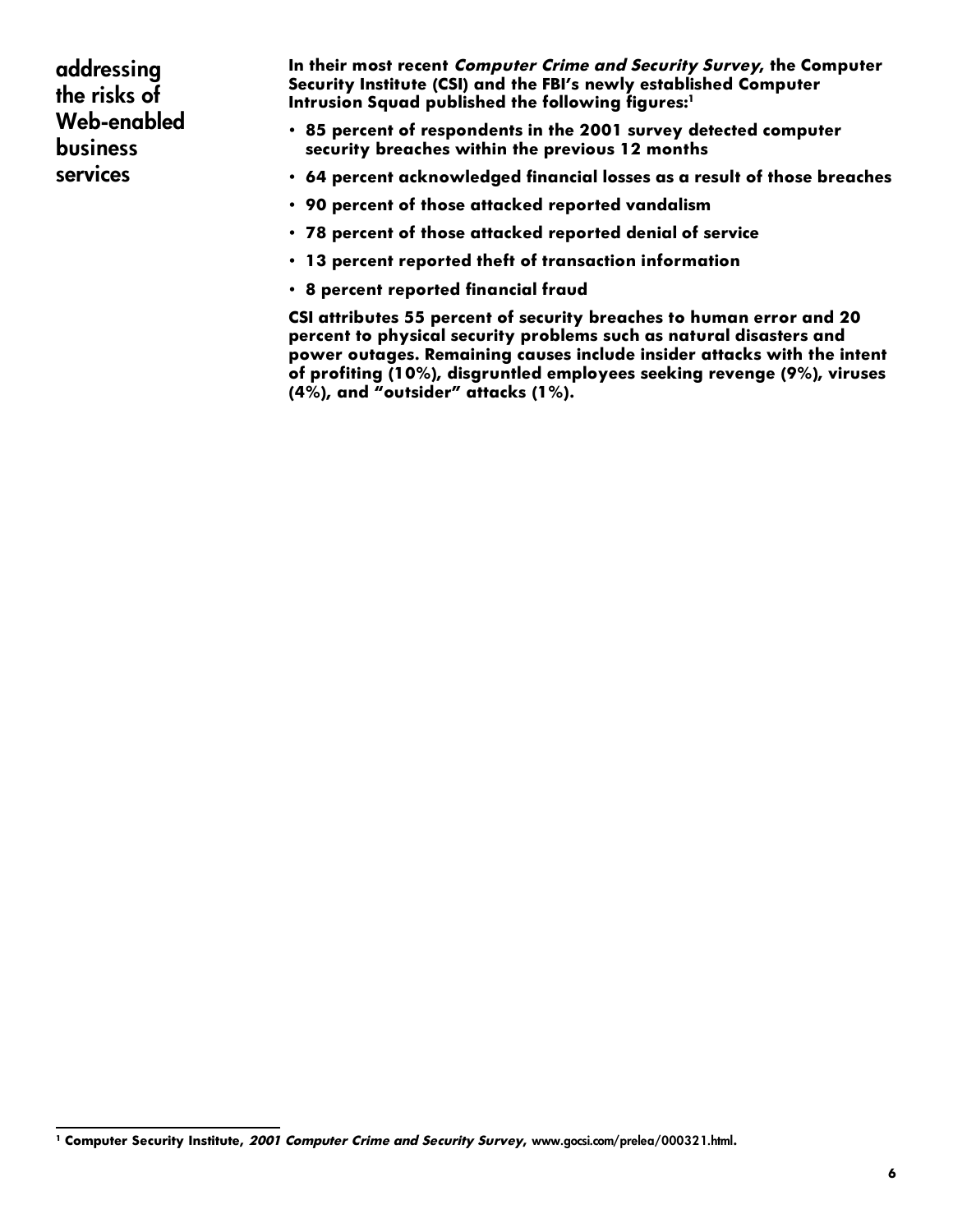a virtual menu of e-business vulnerabilities

**The following common types of attacks used against businesses running Internet-enabled transaction systems or providing external access to active content are possible because of the bugs, errors, and design flaws routinely found in commercial operating systems and applications. Replacement code, patches, and interim software releases usually become available after a problem in a particular product is identified. The sheer volume of such incidents, however, makes security a moving target.**

- root attacks—**Many operating systems, in particular UNIX® and Windows NT®, have "superuser" or "root" accounts that give designated administrators unlimited system access. The most common method of penetrating a system is to somehow obtain the password to one of these root accounts.**
- Trojan horses—**Another common way hackers gain control of traditional operating systems and applications is by overwriting existing program files with malicious code disguised as authentic commands from root users or administrators.**
- buffer overflows—**Some Internet-enabled applications contain design flaws that make them uniquely vulnerable to hackers. One common application error called buffer overflow allows attackers to plant Trojan horses that give intruders free access to system data and applications.**
- denial of service—**Excessive network traffic or unexpectedly high volumes of service requests can overwhelm even the largest and most robust Internet sites. Hackers have been successful at using this method to cripple or shut down selected targets.**
- application design flaws—**Another common hacker trick is to gain access to all network interfaces by exploiting a security flaw in one component of an application.**

**Recent information released by CERT, the nonprofit security research organization located at Carnegie Mellon's Software Engineering Institute, indicates that more than one-half of all computer system attacks originate within organizations. Revenge, greed, espionage, and even blackmail are among the possible motivations underlying the substantial annual increase in incidents directly reported to CERT's computer-crime hotline.2**

a thin line of defense **Most businesses try to repel computer system attacks by deploying various combinations of relatively simple security products and mechanisms such as SSL, firewalls, external encryption devices, and virtual private networks (VPNs). Yet these common security mechanisms simply restrict traffic to a specific application. Once an intruder gains access to an internal application—a feat easily accomplished if one of any number of exploitable software errors exist—the intruder has free rein over network resources.**

 **<sup>2</sup> CERT/CC Statistics 1988–2001,** www.cert.org/stats/cert\_stats.html**.**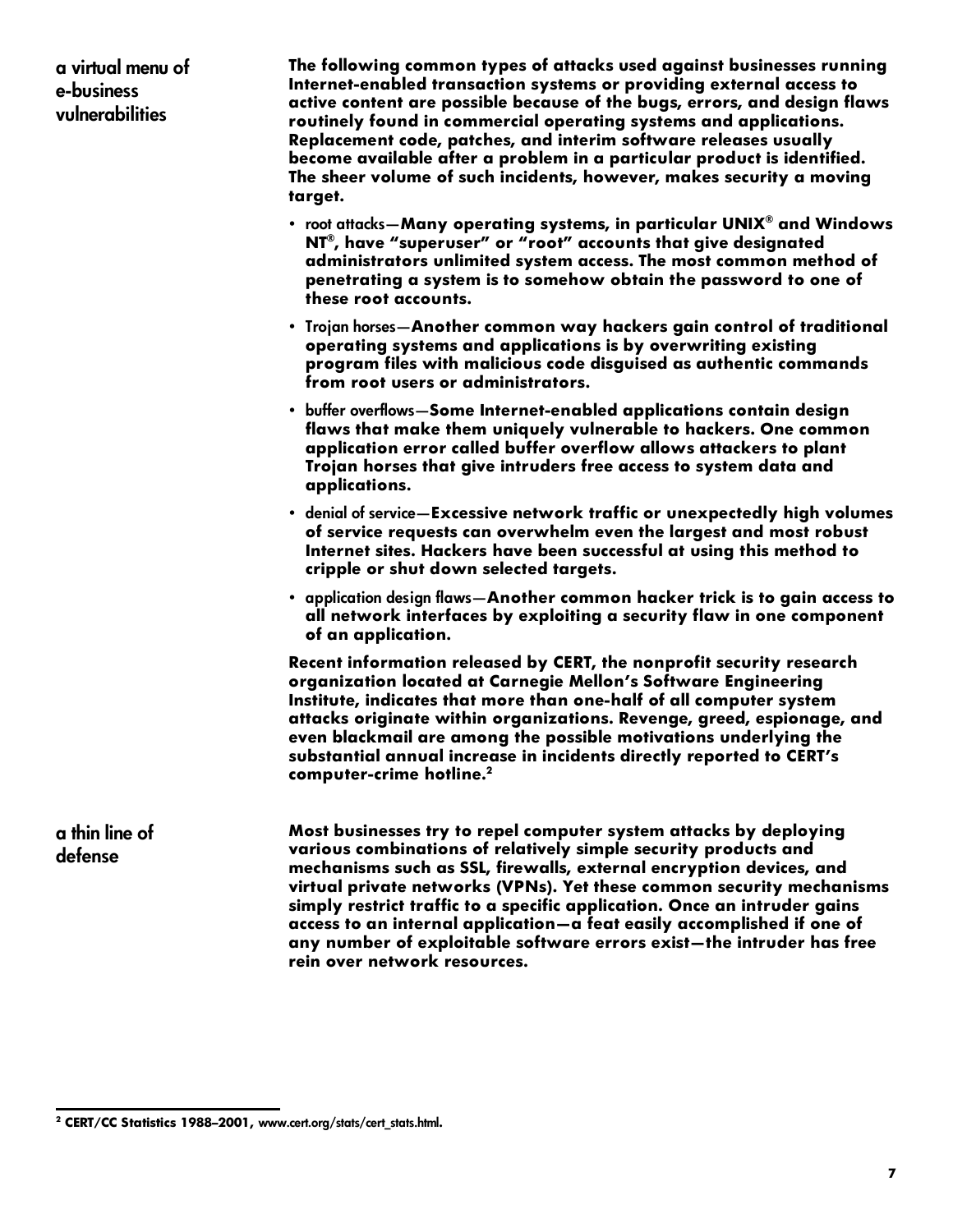## specific challenges facing financial services firms

recent industrychanging events and trends

**Technology is dramatically changing the face of today's financial services marketplace. Recognizing that their profits depend on the timely and accurate exchange of information, financial services firms are frequently early adopters of new technologies that promise to help manage the flow, accuracy, and security of high-value transaction data. Although affected by the same economic and political factors that triggered revenue slowdowns in most industry sectors, financial services increased its IT spending in 2001 and 2002 by approximately 5 percent annually, according to the IT Spending Confidence Survey conducted by Gartner Inc. and SoundView Technology Group in November 2001.**

**Financial services companies are in the process of responding to a number of recent business, regulatory, and political events, including the following:**

- deregulation—**The Glass-Stengall Act, passed by the U.S. Congress in 1933 to partition the financial services industry into separate and mutually exclusive service niches such as savings and loans, insurance, and trading, was repealed in 1999. For the first time in more than 75 years, firms can compete across multiple financial markets. As a result, an industry previously consisting of many small specialty businesses has rapidly become one in which a few large firms provide a broad spectrum of products and services.**
- consolidation—**Managing the effects of widespread consolidation through mergers and acquisitions is currently one of the industry's top challenges. The world's largest financial services firms are struggling with decentralized and disparate systems, data redundancies, multiple and complex contractual agreements with multiple technology vendors and service providers, and dozens of proprietary and homebuilt applications stretching across multinational networks.**
- commodity status—**As a result of consolidation, products and services in the financial services industry have been reduced to simple commodities differentiated primarily by price. Savvy consumer and B2B customers are not only aware of their ability to pick and choose among vendors, they also realize that digital financial records are substantially easier to transfer to a new financial institution than paper files.**
- security legislation—**The Patriot Act, passed by the U.S. Congress in 2001 after the events of September 11, requires financial institutions to disclose and/or share customer information with law enforcement agencies and with other financial institutions. Although the specific implications of these new regulations are still being studied, financial firms will at the very least face significant new record-keeping and reporting responsibilities. (Under these regulations, federal law enforcement agencies would supply financial services firms with the names of individuals, entities, or organizations "reasonably suspected based on credible evidence" of engaging in illegal money-laundering or terrorist activities. Financial institutions would then need to search their records for matching accounts or transactions and, when appropriate, share those records with other financial firms as well as law enforcement agencies.)**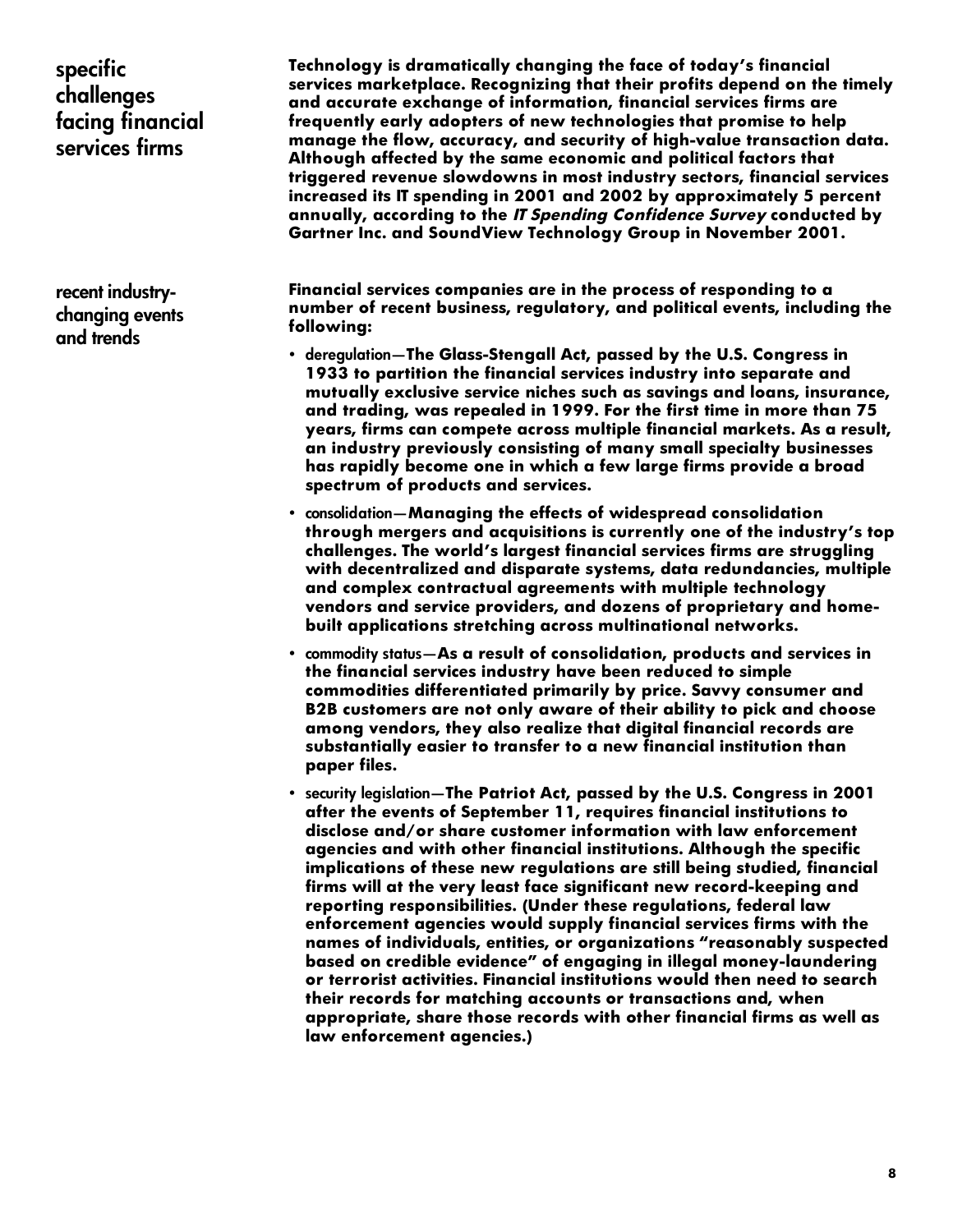#### corresponding technical challenges **New information-processing challenges that arise from these market changes are requiring financial services firms to perform the following actions:** • **integrate disparate applications and systems after a merger or acquisition** • **consolidate dispersed databases or other unnecessarily decentralized systems that suffer from poor performance** • **seek strategies for streamlining operations and business processes throughout expanded and diverse operations** • **implement customer relationship management (CRM) systems and other technologies specifically designed to track customer preferences and behavior** • **leverage detailed customer knowledge to deliver high-quality customer services that improve satisfaction, loyalty, and retention as well as differentiate a firm's services from those of competitors** • **protect current investments in legacy systems while also beginning to deploy new Web-enabled business services** security issues raise the competitive stakes **The same market forces that continue to drive investments in technology are increasingly balanced by concerns about information security, as banks, securities firms, investment houses, insurance companies, and other financial services firms grow more dependent on online transactions and other e-business initiatives each year. <sup>3</sup> A Jupiter Media Metrix report released in September 2001 predicts that the number of U.S. households participating in online banking initiatives will increased from 25 million in 2002 to 43.5 million in 2005; and the number of households using online investing services will rise from 19.6 million in 2002 to 34.2 million in 2005. 4 Due to the sheer magnitude of its value, transaction data carries significant responsibility. With the possible exception of healthcare, no other industry has a stronger mandate to protect customers' interests and privacy rights than the financial services sector. A single high-profile hacker attack could instantly destroy the reputation of a major bank or insurance company. Although the Internet enables financial firms to**

**react immediately to market opportunities, bring new products and services to market more swiftly, and take advantage of cross-selling opportunities, the potential risks of building an open Internet-enabled infrastructure are significant as well. Insurance firms will also be affected by the most significant medical legislation passed in decades. The Health Insurance Portability and Accountability Act of 1996 (HIPAA) governs all**

**healthcare entities that maintain or transmit "protected health information" (PHI) in paper or electronic form, including physician**

**practices, hospitals, payers, and clearinghouses. 5**

 **<sup>3</sup> Gartner Dataquest Says U.S. External Services Market to Reach \$276 Billion in <sup>2002</sup>,**

http://biz.yahoo.com/bw/020115/152025\_1.html; www.gartner.com

**<sup>4</sup> The State of Financial Services Online 2001, Jupiter Media Metrix,**

www.jmm.com/xp/jmm/press/reports/featuredDataAndResearch\_09242001.xml**.**

**<sup>5</sup> Overview of Health Insurance Portability and Accountability Act of 1996 (HIPAA),** www.medscout.com/hipaa/overview/index.htm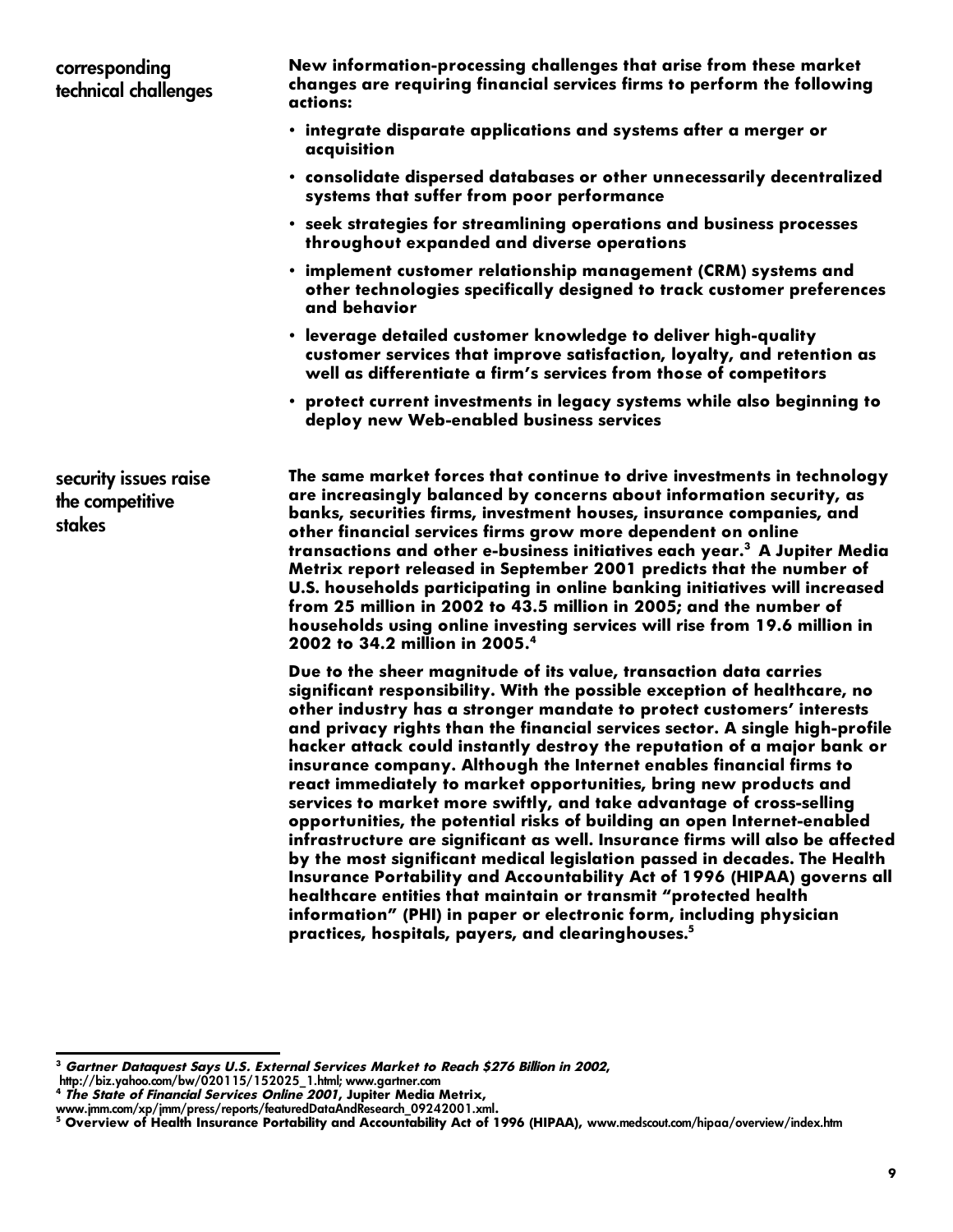**Yet the potential for business growth is substantial enough to drive development in a host of Internet-enabled products and services. These include the following e-business initiatives currently underway:**

| . automating order management at buy-side brokerage firms by            |
|-------------------------------------------------------------------------|
| implementing Web-enabled straight-through processing (STP) of           |
| complex transactions that require the participation of multiple parties |
| for successful completion                                               |

- **allowing customers to complete mortgage transaction applications online using electronic signatures**
- **streamlining transaction processing for private-label credit cards via the Web**
- **providing high-net-worth banking customers with real-time access to their assets, coupled with Web-based data mining and analysis tools that allow them to "drill down" into complex portfolios of investments from anywhere in the world**
- **creating intelligent asset-management tools to help portfolio managers at private banks manage multiple accounts simultaneously**
- **improving Web-based trading tools that bring live markets to customers in real time**
- **developing Web-based customer-care programs—including intuitive online self-service options—that help customers perform a broad range of financial transactions**
- **continuing to improve online payment and fund-transfer services that enable customers to register, transfer, execute, and manage online payments 24 hours a day, 7 days a week from any location and using any type of computing device, including mobile devices**

**In addition to these Web services, scores of new B2B information exchanges and procurement markets, trading and research sites, imaging archive services, and new financial products based on smart cards are currently under development.**

| the firewall<br>fallacy | For years, the popular press and the business publishing world have<br>featured prominent articles documenting the significant risks and related<br>costs of Internet-based system attacks and intrusions. Such reports<br>continue to stress that many of the most egregious security breaches<br>have occurred at some of the world's most technically sophisticated and<br>security-conscious organizations. Yet according to FBI computer crime<br>specialists, many senior executives, including CIOs, CEOs, and CFOs, still<br>fail to grasp the severity and complexity of the computer security<br>problem. <sup>6</sup> |
|-------------------------|----------------------------------------------------------------------------------------------------------------------------------------------------------------------------------------------------------------------------------------------------------------------------------------------------------------------------------------------------------------------------------------------------------------------------------------------------------------------------------------------------------------------------------------------------------------------------------------------------------------------------------|
|                         | Indeed, security analysts believe that the single highest barrier to more<br>universal implementation of effective security strategies-in financial<br>services as well as in other industries- is simple denial. More specifically,<br>a surprising number of businesses today persist in the belief that<br>firewalls represent their best defense against intruders.                                                                                                                                                                                                                                                          |

 **<sup>6</sup> Bruce J. Gehardt, director, FBI, Northern California office,** www.gocsi.com/prelea/000321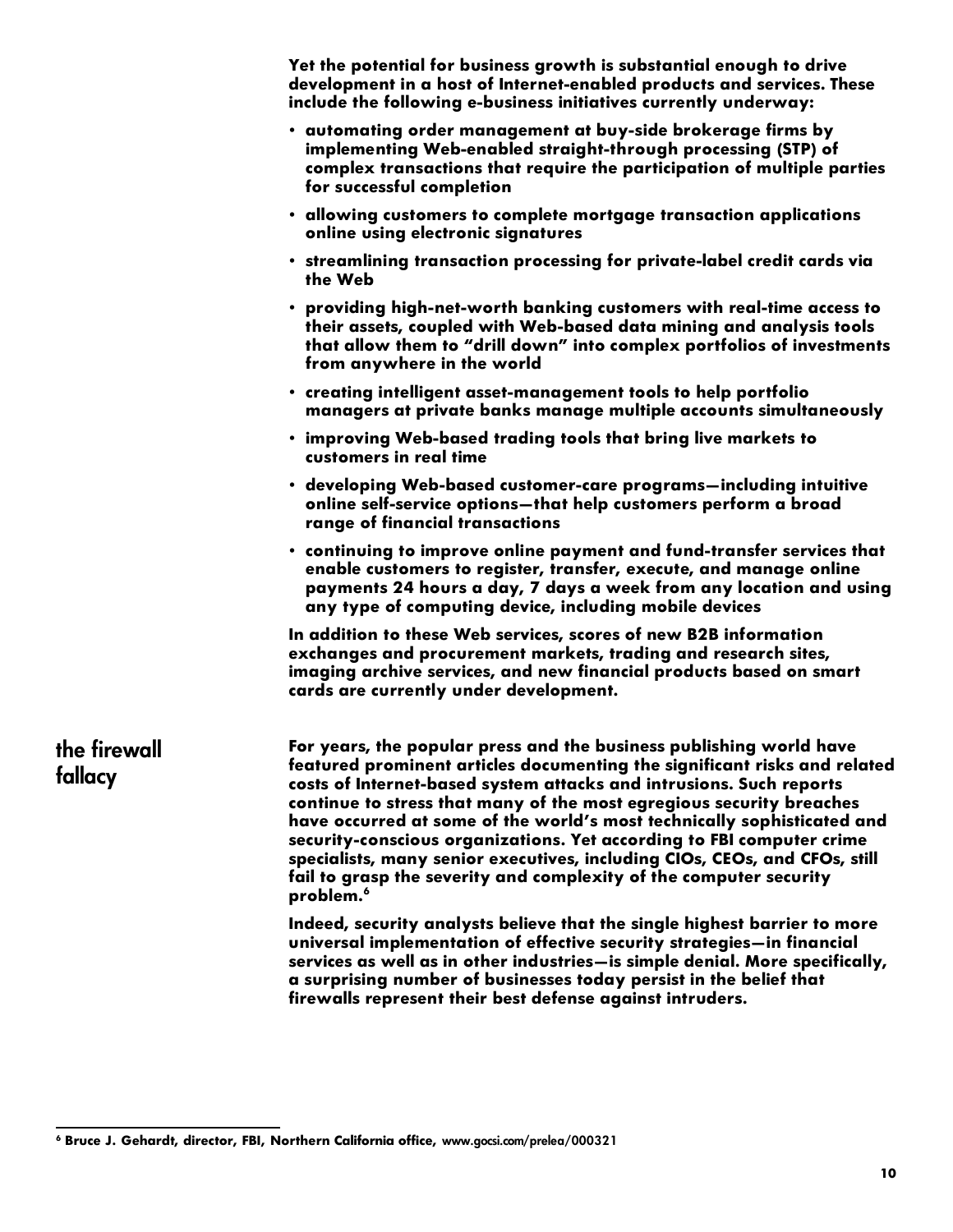| delivering solid<br>protection under<br>specific<br>circumstances | Firewalls are highly effective when used to guard a private network by<br>analyzing data leaving and entering the network via an Internet<br>application server. Firewalls can also provide network address<br>translation so IP addresses of computers inside the firewall are hidden.<br>Relatively new variations on firewall technology include packet-filtering<br>firewalls that analyze the source, destination, and port of each incoming<br>packet to determine whether it should be allowed into the network.<br>More advanced packet-filtering firewalls and proxy firewalls deliver<br>even more robust protection.                                                                                    |
|-------------------------------------------------------------------|--------------------------------------------------------------------------------------------------------------------------------------------------------------------------------------------------------------------------------------------------------------------------------------------------------------------------------------------------------------------------------------------------------------------------------------------------------------------------------------------------------------------------------------------------------------------------------------------------------------------------------------------------------------------------------------------------------------------|
|                                                                   | Yet firewalls cannot effectively manage all the security risks of Internet-<br>enabled applications that perform transactions or access active content.<br>Firewalls were designed to direct traffic between multiple external<br>machines residing in the so-called hostile Internet environment. This<br>activity does not include sufficient functionality to protect applications<br>that perform transactions or access resources on the internal network.                                                                                                                                                                                                                                                    |
|                                                                   | For example, one common Internet-enabled architecture provides<br>outside users with general access to those applications outside the<br>firewall but only limited access to programs or data stored on the<br>intranet. This method is a fairly secure way to provide Internet users<br>with a "Webified" view of internal data. But security risks are<br>substantially increased when an outside Web server is used to provide<br>Internet users with access to active content. Such access is possible only if<br>the network security administrator "pokes a hole" through the firewall<br>to enable the necessary interaction between the Internet application and<br>the internal intranet program or data. |
| a wish list of<br>security goals                                  | Because of the functional limitations of firewalls, businesses need to<br>supplement this technology with more comprehensive and multifaceted<br>security protection. Financial services firms, which place digital assets of<br>high value online every day, seek security solutions that fulfill the<br>following goals:                                                                                                                                                                                                                                                                                                                                                                                         |
|                                                                   | • ensure file-system security—Some perpetrators attempt to gain access to the<br>server's file system in order to browse through system data contents,<br>discover security holes, or exploit known program bugs. A security<br>product should conceal as much of the file system as possible from<br>users (authorized or unauthorized) and even from the system itself.                                                                                                                                                                                                                                                                                                                                          |
|                                                                   | • authenticate users—One of the most important functions of any security<br>solution is to swiftly and correctly determine whether any given user is<br>legitimate. All system transactions also need protection from<br>eavesdroppers.                                                                                                                                                                                                                                                                                                                                                                                                                                                                            |
|                                                                   | • set and control granular levels of access—Many businesses want to be able to<br>differentiate various classes of data and applications—usually on the<br>basis of value or sensitivity—and ensure that users have access only to<br>the systems for which they have been assigned clearance. One way to<br>reach this goal is to implement a multilevel security strategy in which<br>files and data are assigned labels, and programs and users are given<br>clearance for specific labels.                                                                                                                                                                                                                     |

• maintain system integrity—**Security products that immediately flag any unexplainable file errors or directory changes enable system administrators to determine if an intruder has tampered with data.**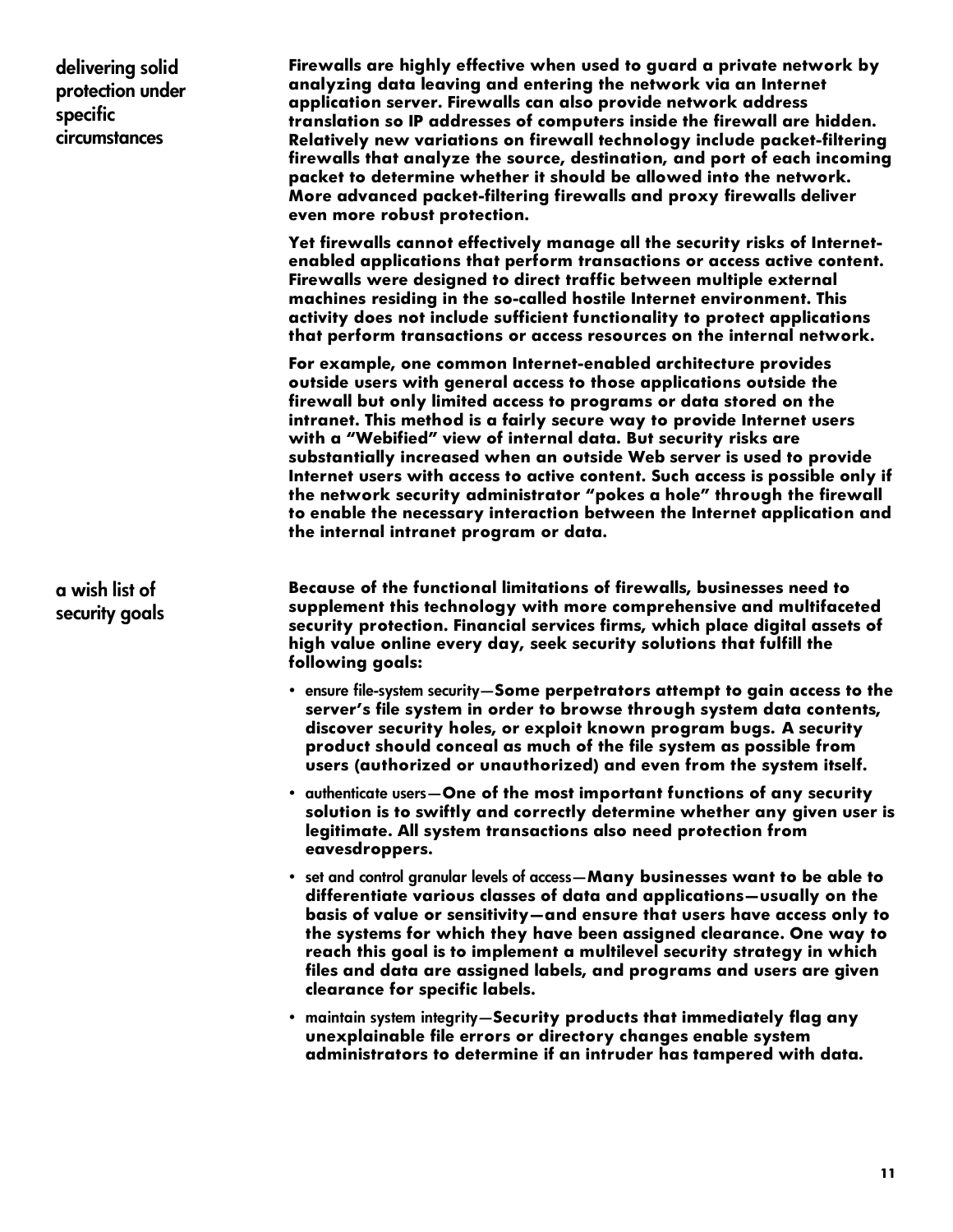- enable trusted communications—**Because multi-tiered Internet architectures are increasingly common in the Web-driven business world, security products need to provide a range of options for allowing trusted communications between an application's front end and the varying number of tiers of functionality and data that can make up a total system. Specifically, a security program should support traditional CGI, monolithic, and split Internet architectures in order to accommodate the complex system migration required when transitioning to a Webservices architecture.**
- secure system services—**Unrestricted access to "system services," or system calls already built into a system, allows hackers to run malicious programs or introduce Trojan horses to bypass other security measures. A security product that can partition such services and assign privileges to each reduces the risk of such attacks.**
- protect root accounts—**Most systems have a superuser or root account that allows a designated administrator unlimited access to system programs and data. The most common method for unauthorized penetration of a system is to gain access to the root account password. Any viable security solution must find a way to prevent exploitation of this common operating system vulnerability.**
- detect intruders—**In addition to preventing unauthorized virtual access, security solutions must offer real-time intrusion detection that triggers alarms in case of physical penetration.**
- facilitate regular audits—**Because businesses are usually unaware that system penetration has taken place, many security breaches are unreported. As a result, hackers or other intruders can repeatedly visit the same system to steal, erase, or corrupt data. A security auditing system that reports details of attacks is essential in order to prevent breaches from recurring.**
- include easy-to-use administration tools—**Overly complex or difficult-to-use administration tools can compromise even the most robust and fullfeatured security product. Therefore, the ease of use of a particular solution—which includes the availability of detailed online help and/or 24x7 call-center assistance—is as important as all the other functions discussed in this paper.**
- eliminate unnecessary network traffic—**Extraneous network traffic that results from routine message routing as well as processing non-Web protocols such as File Transfer Protocol (FTP), Simple Mail Transfer Protocol (SMTP), and telnet can easily "distract" a server from its primary function. Because hackers exploit this operational reality when launching denial-of-service attacks on Web sites, security solutions must include some mechanism for eliminating unnecessary network traffic.**

| hp virtualvault:<br>raising the<br>security bar | To date, the only application security product that supports all of the<br>above goals is<br>HP Virtualvault, a secure platform for Internet-enabled e-business<br>applications. Unlike most other security products, which deploy fairly<br>simple mechanisms for restricting unauthorized user access to data and<br>applications, Virtualvault delivers military-grade protection by<br>integrating multiple security strategies into the operating system of a<br>single product. The only way to undermine the security of a Virtualvault<br>system is to break into the operating system-a nearly impossible task.<br>In the unlikely event that an intruder does achieve this penetration, |
|-------------------------------------------------|---------------------------------------------------------------------------------------------------------------------------------------------------------------------------------------------------------------------------------------------------------------------------------------------------------------------------------------------------------------------------------------------------------------------------------------------------------------------------------------------------------------------------------------------------------------------------------------------------------------------------------------------------------------------------------------------------|
|-------------------------------------------------|---------------------------------------------------------------------------------------------------------------------------------------------------------------------------------------------------------------------------------------------------------------------------------------------------------------------------------------------------------------------------------------------------------------------------------------------------------------------------------------------------------------------------------------------------------------------------------------------------------------------------------------------------------------------------------------------------|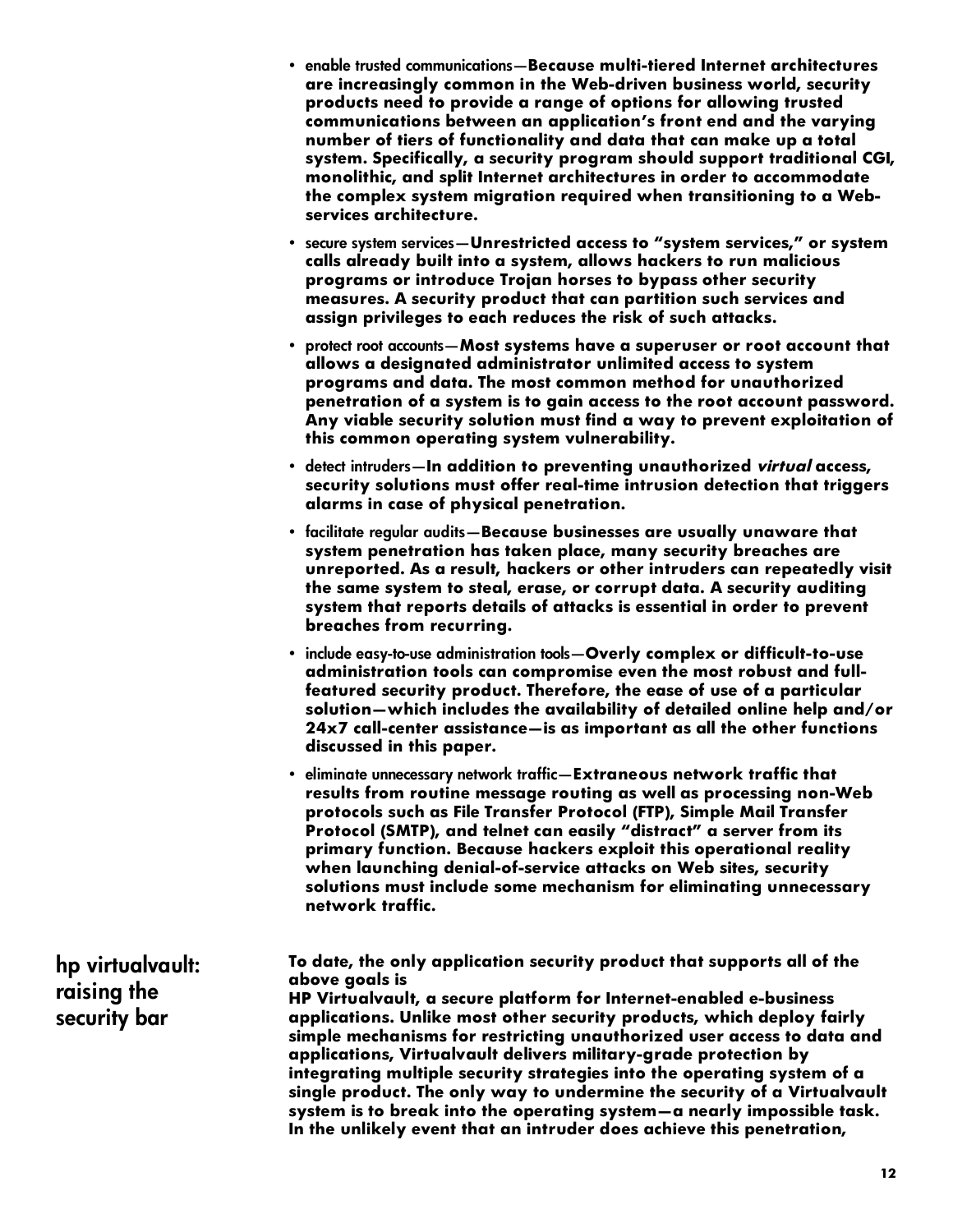**Virtualvault automatically shuts down the system, immediately restricting access to both applications and data.**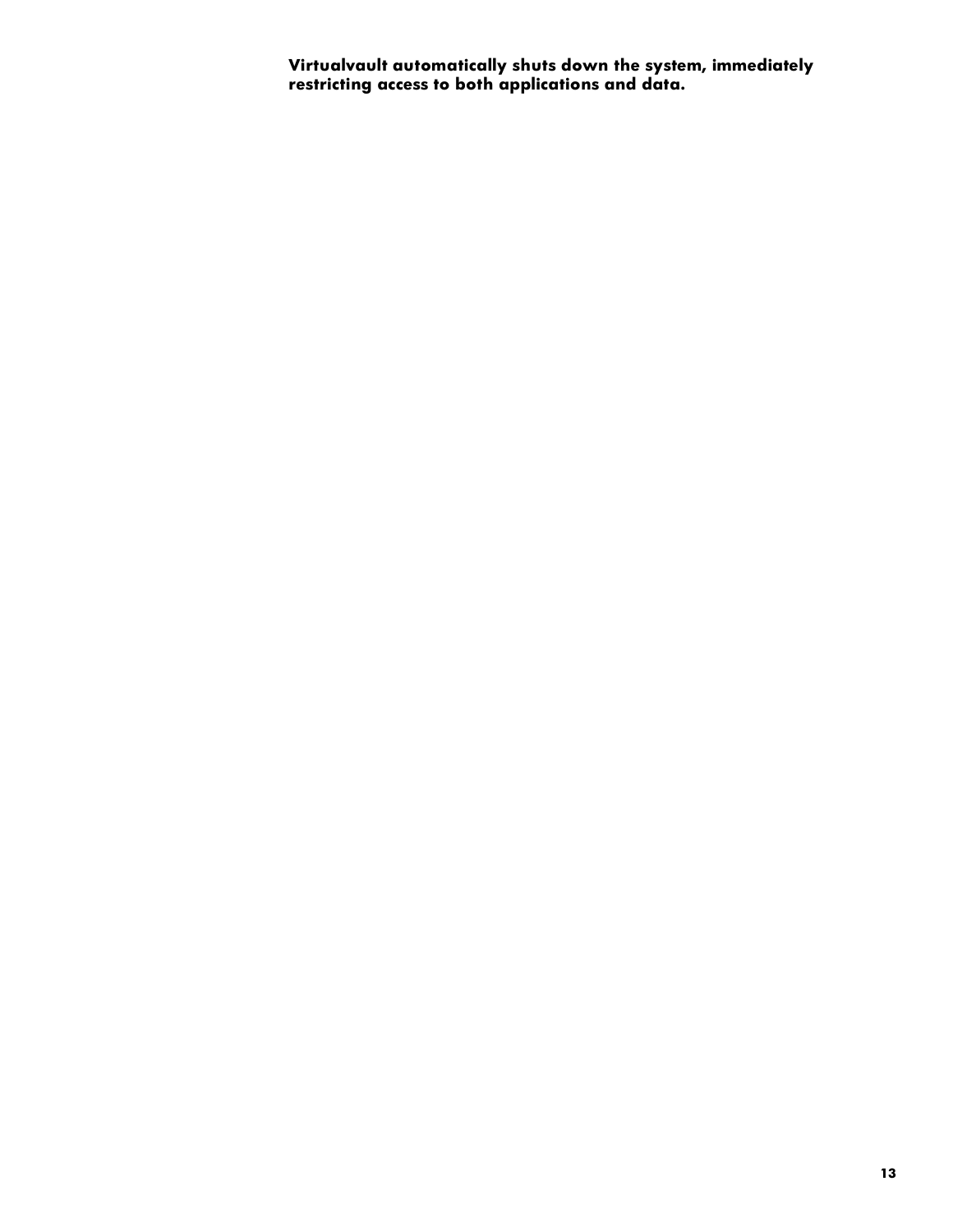| brief description of<br>virtualvault | The Virtualvault operating system incorporates B-level U.S. Department<br>of Defense Trusted Computer System Evaluation Criteria (TCSEC) features.<br>A binary-compatible version of the HP-UX 11.0 operating system, the<br>Virtualvault operating system (VVOS) 11.04 has a 64-bit architecture<br>and integrates security directly into the operating system and network<br>layers. Virtualvault is a strictly partitioned run-time environment that<br>supports threads and streams, and includes a number of vaulted<br>application integration programs, including CGIs, application gateways,<br>and a Java Virtual Machine.                                                                                                                                                   |
|--------------------------------------|---------------------------------------------------------------------------------------------------------------------------------------------------------------------------------------------------------------------------------------------------------------------------------------------------------------------------------------------------------------------------------------------------------------------------------------------------------------------------------------------------------------------------------------------------------------------------------------------------------------------------------------------------------------------------------------------------------------------------------------------------------------------------------------|
|                                      | Virtualvault filters external users via advanced authentication processes<br>while keeping them outside the system. In other words, users never<br>obtain direct access to systems or data because Virtualvault acts as a go-<br>between. After authenticating a user, Virtualvault first processes a<br>request for data or application access by verifying that the user has<br>permission to access the requested resources, and then brings the<br>resources from the back-end application or database to the front area<br>where the authenticated user is waiting. The process is similar to the way<br>a bank officer provides service from behind a glass barrier for a<br>customer at a teller window by retrieving a lockbox from a vault and<br>bringing it to the window. |
| key benefits                         | The philosophy of protection behind Virtualvault assumes that a<br>perpetrator who successfully penetrates a system despite an initial<br>defense shield will be effectively stymied, or at least slowed down, by a<br>second, third, or even fourth security deterrent. In other words, security<br>is not based on a single mechanism, but on a multi-pronged overlapping<br>array of multiple security techniques.                                                                                                                                                                                                                                                                                                                                                                 |
|                                      | The following are some of the many benefits Virtualvault offers:                                                                                                                                                                                                                                                                                                                                                                                                                                                                                                                                                                                                                                                                                                                      |
|                                      | • reduces the risk of financial loss due to hacker attacks, employee theft,<br>or organized fraud schemes                                                                                                                                                                                                                                                                                                                                                                                                                                                                                                                                                                                                                                                                             |
|                                      | • decreases downtime arising from unauthorized intrusions or hackers                                                                                                                                                                                                                                                                                                                                                                                                                                                                                                                                                                                                                                                                                                                  |
|                                      | • enables delivery of the full range of benefits possible from deployment<br>of Web-enabled business services, including increased customer<br>satisfaction, lower operating costs, and increased revenues                                                                                                                                                                                                                                                                                                                                                                                                                                                                                                                                                                            |
|                                      | • lowers financial and logistical barriers to implementing innovative e-<br>business initiatives by integrating standard front-end infrastructure<br>components with multi-pronged security strategies in a single product                                                                                                                                                                                                                                                                                                                                                                                                                                                                                                                                                            |
|                                      | • ensures credibility with customers, partners, and investors, especially<br>in sensitive industries such as financial services, healthcare, and<br>government                                                                                                                                                                                                                                                                                                                                                                                                                                                                                                                                                                                                                        |
| alignment with<br>security goals     | Virtualvault meets all of the requirements discussed earlier for creating a<br>secure Internet-enabled infrastructure. Virtualvault is currently the only<br>run-time application security solution that simultaneously:                                                                                                                                                                                                                                                                                                                                                                                                                                                                                                                                                              |
|                                      | • conceals major portions of the file system from users, employees, programs,<br>and even the system itself                                                                                                                                                                                                                                                                                                                                                                                                                                                                                                                                                                                                                                                                           |
|                                      | • provides multilevel security, assigning labels to files and data and granting<br>clearance to programs and users in accordance with these labels                                                                                                                                                                                                                                                                                                                                                                                                                                                                                                                                                                                                                                    |
|                                      | • partitions data into tightly controlled compartments so that even if unauthorized<br>users gain access to one program or database they cannot freely<br>browse through all other programs or databases on the intranet                                                                                                                                                                                                                                                                                                                                                                                                                                                                                                                                                              |
|                                      |                                                                                                                                                                                                                                                                                                                                                                                                                                                                                                                                                                                                                                                                                                                                                                                       |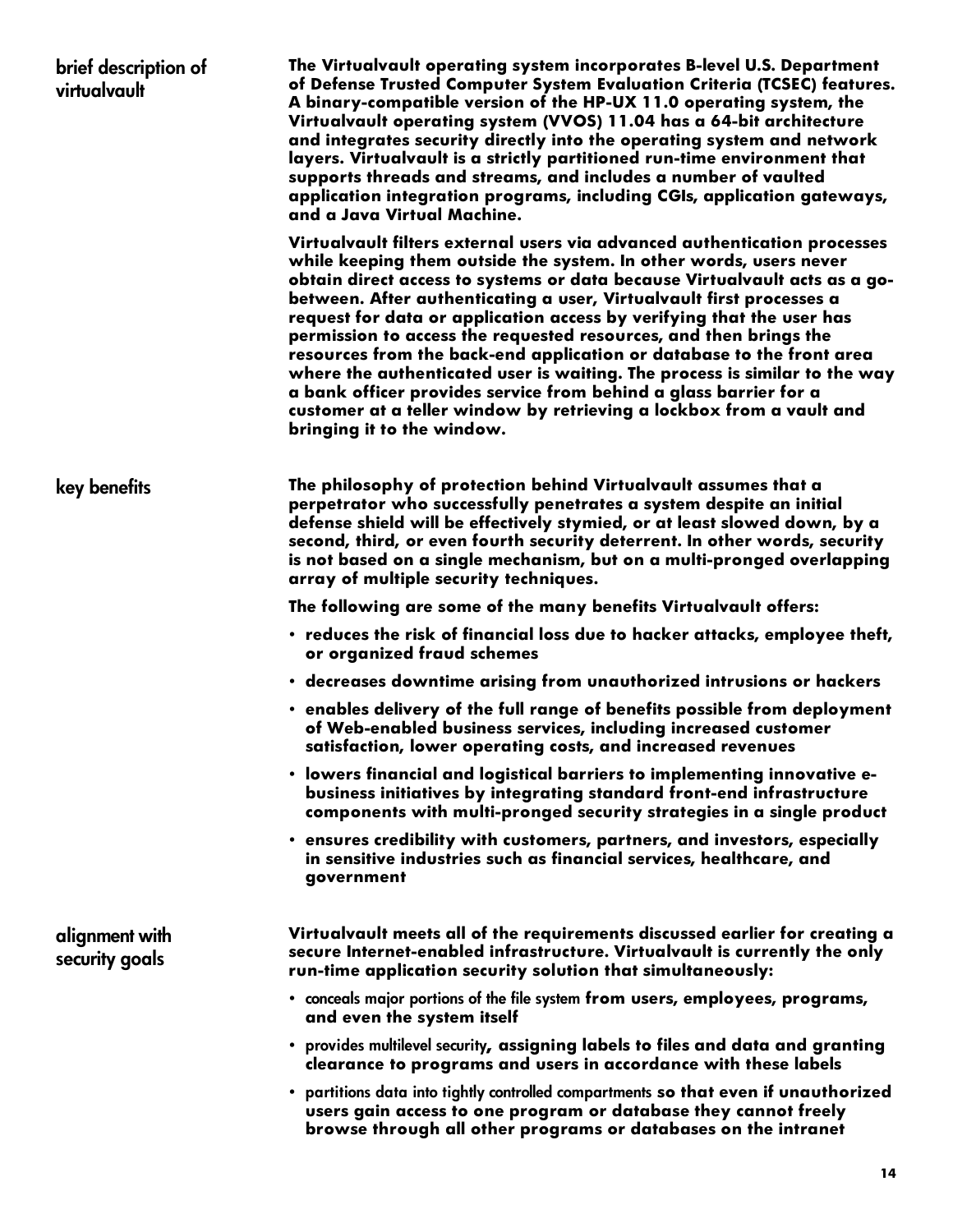- uses SSL encryption **to ensure that only valid hosts can access the system**
- checks system integrity **by comparing the current state of the file system against the file system original, and flags errors or suspicious changes to files and directories**
- restricts program behavior **through use of a "least privilege" model that assigns individual Web-enabled services a limited set of discrete privileges, denying access whenever any user without the required privilege attempts to access a service**
- establishes a balance of power **by dividing the superuser or root administrator privileges among multiple administrators**
- enables regular real-time auditing **of system events and user activities across a broad range of activities at the operating-system level**
- includes real-time intrusion detection **with alarms to protect common penetration points**
- simplifies system administration and reduces errors **with an intuitive and easyto-use set of administration tools**
- eliminates unnecessary network traffic **by using a filtering router that reduces traffic not bound for the site and restricts traffic to HTTP Web protocols only**

looking forward **Gathering precise data on security incidents and associated costs is notoriously difficult, primarily because most businesses are reluctant to report computer-related crimes committed against them. Only 36 percent of the respondents from the most recent CSI/FBI security survey said they reported security intrusions to law enforcement agencies. Although this number represents a significant increase over previous years—in 2000, only 25 percent of respondents made official reports of such crimes—most businesses continue to believe, perhaps correctly, that any possibility of legal redress would be substantially outweighed by lost credibility.**

> **Because of this history of underreporting, businesses tend to underestimate rather than exaggerate the probability that they will sustain measurable damage. Still, a growing number of enterprises are becoming aware of their potential vulnerability and are implementing security solutions that transcend the current practice of simply adding firewalls.**

**In summary, traditional operating systems such as UNIX and Windows NT and traditional security measures such as firewalls do not adequately protect the Web-enabled applications of financial services firms and other businesses that routinely process transactions involving high-value data. By integrating existing Internet infrastructure and application security features such as authentication, authorization, and access control into the network operating system itself, Virtualvault creates an integrated and multi-layered security architecture that significantly reduces overall risk.**

**In effect, products such as Virtualvault slow down the progress of would-be system intruders by combining a strategic number of overlapping security devices and detection sensors. Alarms and automatic system shutdowns are activated long before the intruder gains access to valuable data or programs.**